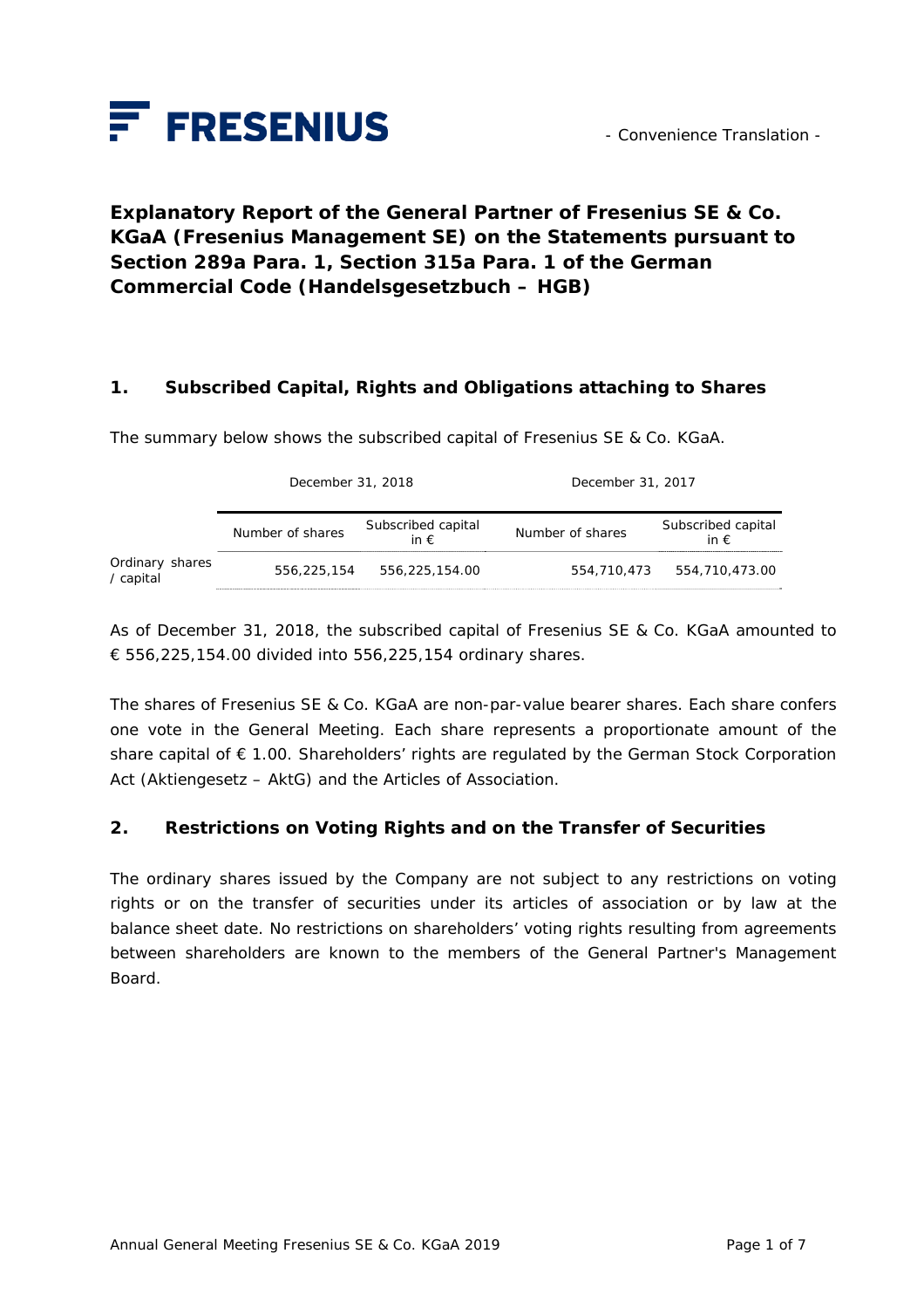## **3. Holdings relating to more than Ten Percent of Voting Rights**

The Else Kröner-Fresenius-Stiftung, being the largest shareholder, informed Fresenius SE & Co. KGaA on December 18, 2018 that it holds 146,261,594 ordinary shares of Fresenius SE & Co. KGaA. This corresponds to a voting interest of 26.29%. No other direct or indirect holdings in the Company's share capital that exceed 10% of the voting rights are known to the members of the General Partner's Management Board.

## **4. Securities carrying Special Rights granting Controlling Powers**

None of the shares issued by the Company carry special rights granting their holders any controlling powers.

## **5. How Rights Are Exercised on Shares under an Employee Share Scheme if not Directly by Employees**

No information is available on the exercise of voting rights on shares under an employee share scheme where the rights are not directly exercised by employees.

# **6. Legal Provisions and Provisions of the Articles of Association on the Appointment and Dismissal of the Management and on Amendments of the Articles of Association**

Pursuant to Article 7 para. 2 of the Articles of Association of Fresenius SE & Co. KGaA, the general partner is responsible for the management of Fresenius SE & Co. KGaA. Fresenius Management SE is the general partner to the Company. Pursuant to Article 6 para. 3 of the Articles of Association of Fresenius SE & Co. KGaA the general partner is excluded from the Company

 if and as soon as all shares in the general partner are no longer held directly or indirectly by a person holding more than 10 % of the share capital of the Company, directly or indirectly via a controlled enterprise within the meaning of Section 17 German Stock Corporation Act; this will not apply if and when all shares in the general partner are held directly or indirectly by the Company; or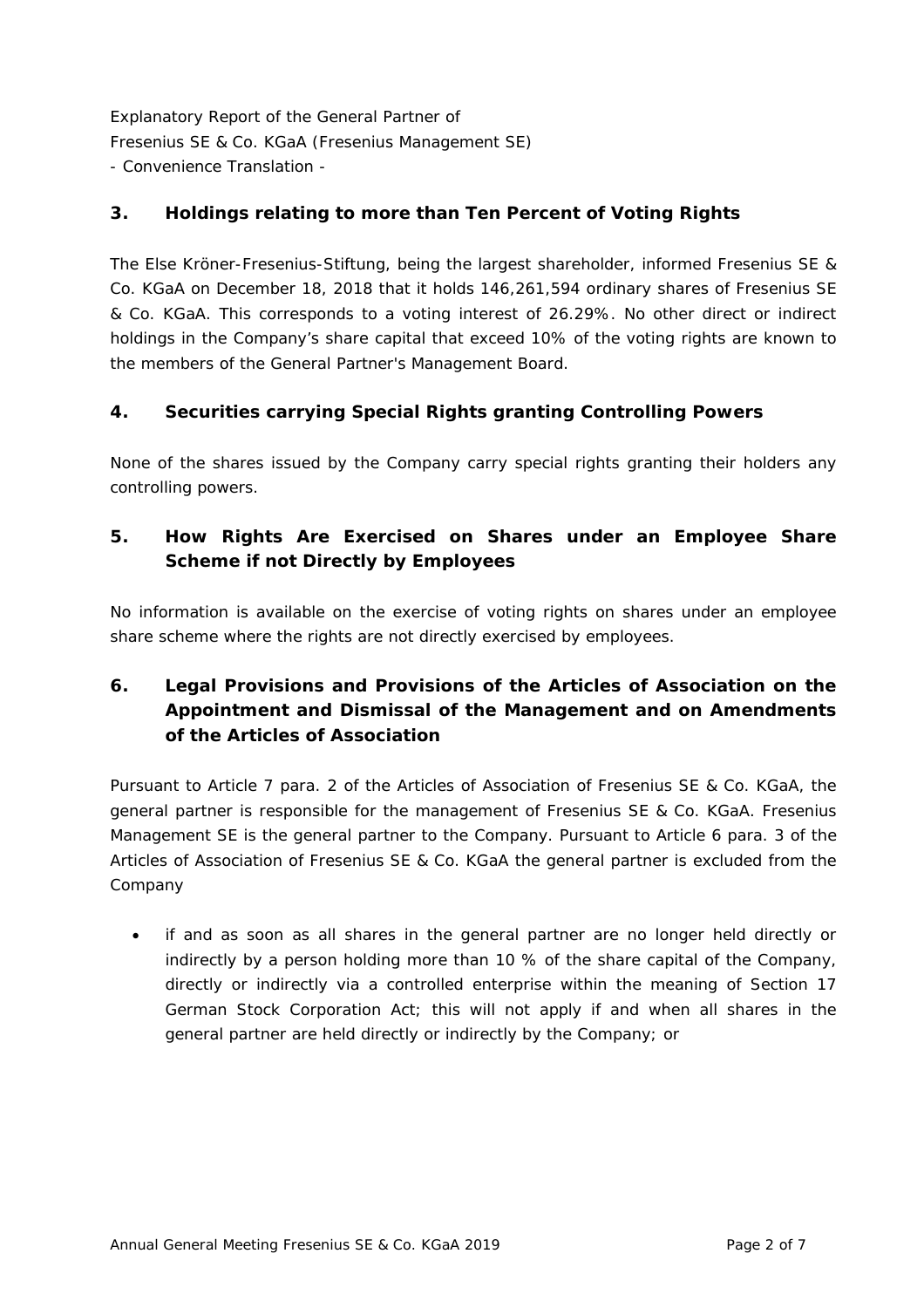if the shares in the general partner are acquired by a person who does not, within twelve months after such acquisition takes effect, submit a takeover bid or a compulsory bid to the shareholders of the Company pursuant to the rules of the German Securities Acquisition and Takeover Act (WpÜG) according to the following stipulations. The consideration offered to the other shareholders must take account of a payment made by the acquirer to the holder of the shares in the general partner for the acquisition of the shares in the general partner and the Company in excess of the sum of the general partner's equity and of the average stock exchange price of the shares in the Company being acquired, during the last five stock exchange trading days before the day of the conclusion of the agreement on the acquisition of the shares in the general partner.

The other statutory grounds for withdrawal of the general partner remain unaffected.

The appointment and the replacement of members of the Management Board of the general partner are governed by the legal provisions in Article 39 Council Regulation (EC) No. 2157/2001 of 8 October 2001 on the Statute for a European Company (SE) (SE Regulation), Section 16 SE Implementation Act (SEAG) and Sections 84, 85 of the German Stock Corporation Act as well as Article 7 para. 1, 2 of the Articles of Association of Fresenius Management SE. The members of the Management Board are appointed and dismissed by the Supervisory Board of the general partner, Fresenius Management SE. The Articles of Association of Fresenius Management SE permit that deputy members of the management board are appointed. The members of the Management Board are appointed for a maximum of five years. They may be reappointed.

The Supervisory Board may revoke the appointment of a member of the Management Board for cause. Causes are, in particular, a gross breach of the Management Board member's duties and a vote of no confidence by the General Meeting.

Changes to the Articles of Association are made in accordance with Section 278 Para. 3, Section 179 of the German Stock Corporation Act and Article 17 para. 3 of the Articles of Association of Fresenius SE & Co. KGaA. According to Section 285 Para. 2 Sentence 1 of the German Stock Corporation Act, amendments to the Articles of Association require the consent of the general partner.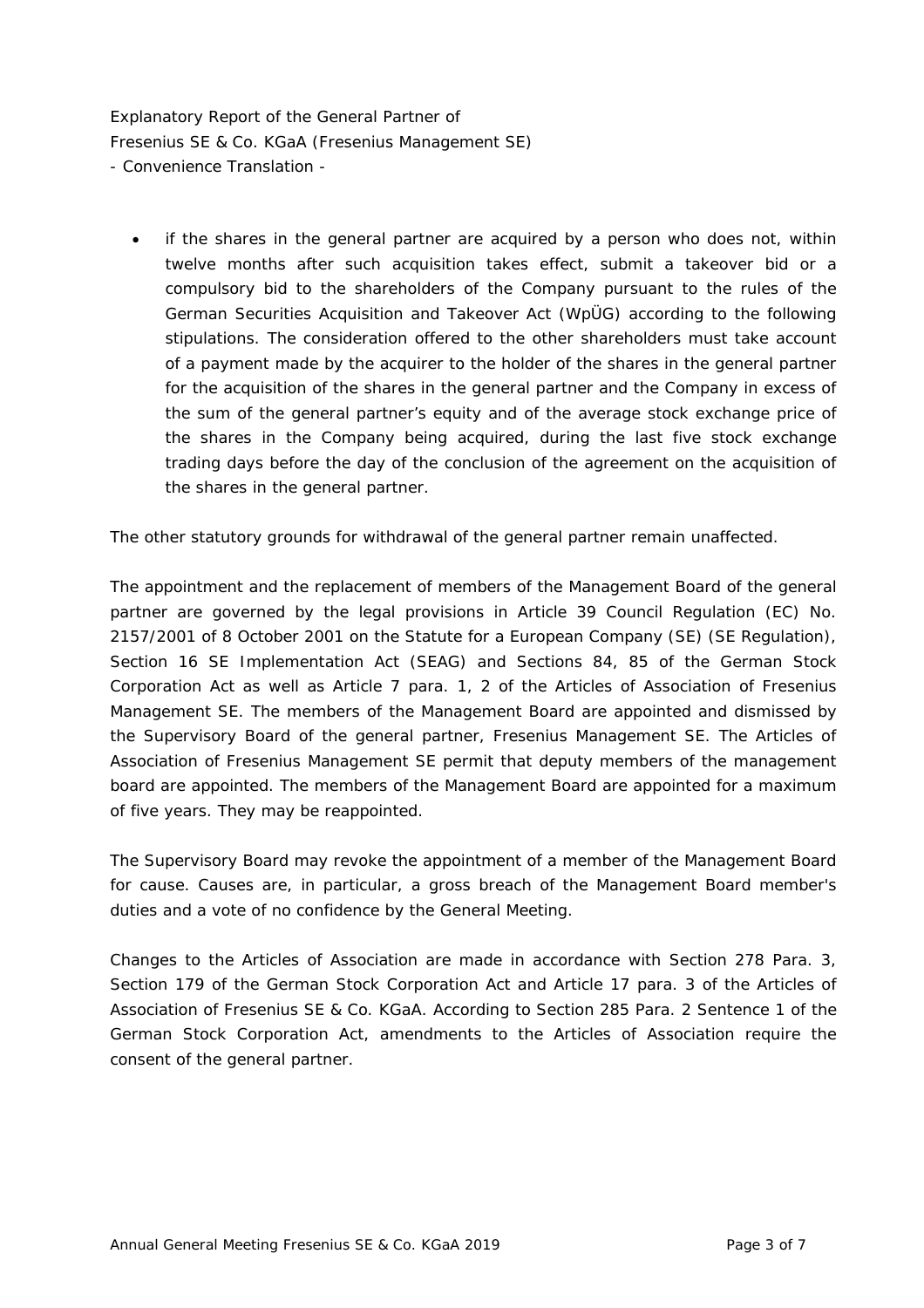### **7. Powers of the General Partner to Issue and Buy Back Shares**

By resolution of the Annual General Meeting, Fresenius Management SE, as general partner, is authorized, subject to the consent of the Supervisory Board of Fresenius SE & Co. KGaA:

 to increase the subscribed capital of Fresenius SE & Co. KGaA by a total amount of up to € 125,000,000.00 until May 17, 2023, through a single or multiple issuance of new bearer ordinary shares against cash contributions and / or contributions in kind (Authorized Capital I). Shareholders' pre-emptive rights of subscription can be excluded.

In addition, there are the following conditional capitals in the context of stock options plans, adjusted for stock options that have been exercised in the meantime:

- The subscribed capital is conditionally increased by up to  $\epsilon$  4.735.083.00 through the issuance of new bearer ordinary shares (Conditional Capital I). The conditional capital increase could only be executed to the extent that convertible bonds for ordinary shares have been issued under the 2003 Stock Option Plan and the holders of these convertible bonds exercised their conversion rights. By the expiration of the exercise period, such use is no longer possible.
- The subscribed capital is conditionally increased by up to  $\epsilon$  4,296,814.00 through the issuance of new bearer ordinary shares (Conditional Capital II). The conditional capital increase will only be executed to the extent that subscription rights have been issued under the 2008 Stock Option Plan, the holders of these subscription rights exercise their rights, and the Company does not use its own treasury shares to service the subscription rights or does not exercise its right to make payment in cash, whereby the granting of subscription rights to the Management Board of the general partner, and their settlement, shall be solely and exclusively the responsibility of its Supervisory Board.
- The share capital of the Company is conditionally increased by up to Euro 24,257,969.00 by the issuance of new ordinary bearer shares (Conditional Capital IV). The conditional capital increase will only be implemented to the extent that subscription rights have been issued in accordance with the Stock Option Program 2013, the holders of subscription rights exercise their rights and the Company does not grant treasury shares to satisfy the subscription rights, whereas the General Partner's Supervisory Board shall be exclusively competent regarding the granting and settlement of subscription rights to members of the General Partner's Management Board.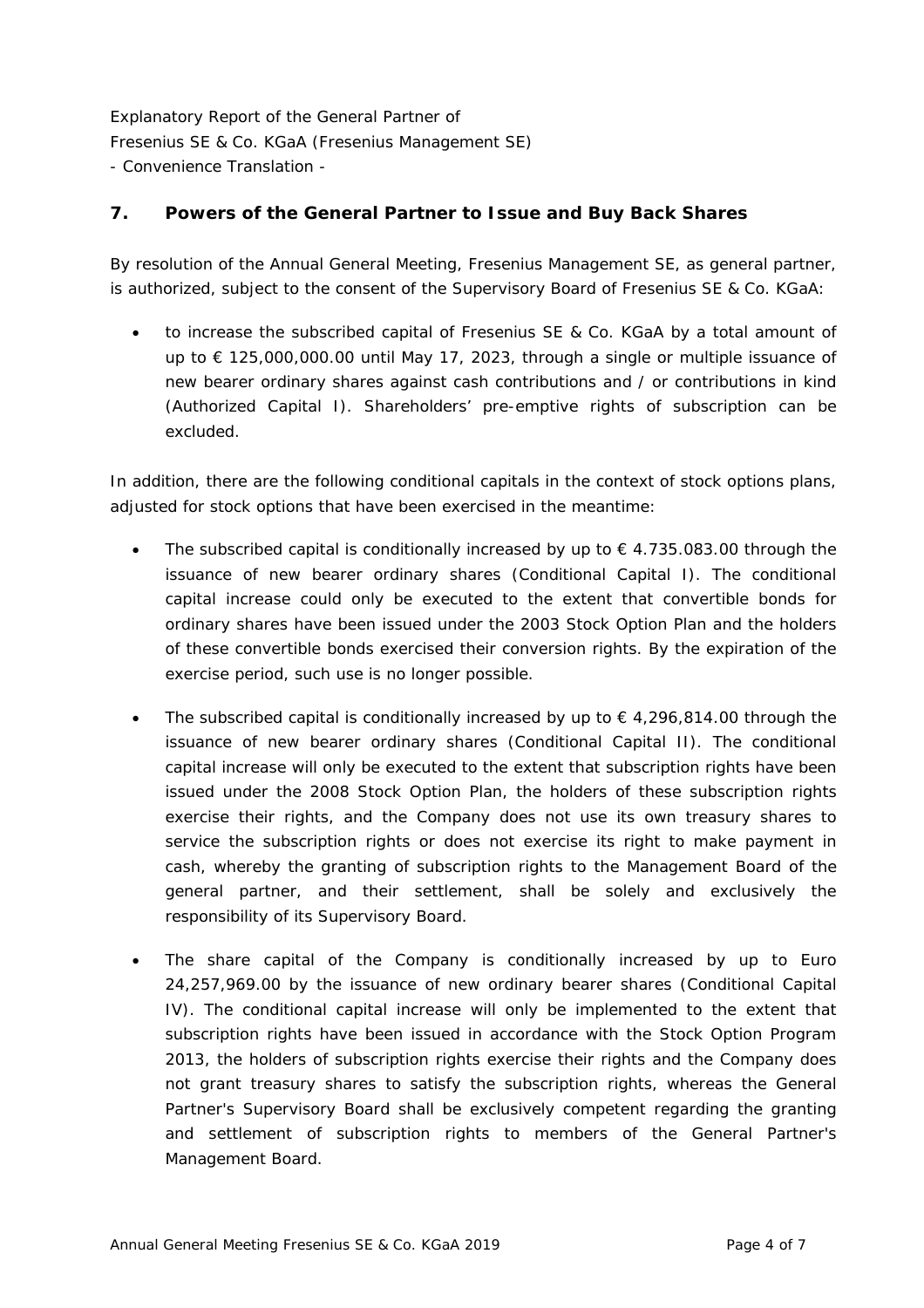Finally, there is the following conditional capital in the context of convertible bonds and / or option bonds which have been issued based on the authorization of the general partner by the Annual General Meeting:

The subscribed capital is conditionally increased by up to  $\epsilon$  48,971,202.00 through the issuance of new bearer ordinary shares (Conditional Capital III). The conditional capital increase shall only be implemented to the extent that the holders of convertible bonds issued for cash or of warrants from option bonds issued for cash which have been issued based on the authorization of the general partner by the Annual General Meeting on May 18, 2018 by Fresenius SE & Co. KGaA or by a group company until May 17, 2023 - exercise their conversion or option rights and as long as no other forms of settlement are used.

The Annual General Meeting authorized the Company to purchase and use its own shares pursuant to § 71 para. 1 No. 8 of the German Stock Corporation Act up to a maximum amount of 10% of the capital stock until May 17, 2023, of which a maximum amount of up to 5% of the capital stock may be purchased using equity derivatives. Shareholders' preemptive rights of subscription can be excluded. As of December 31, 2018, the Company had not utilized this authorization.

# **8. Significant Agreements Conditional upon a Change of Control Following a Takeover Bid**

Under certain circumstances, a change of control as the result of a takeover bid could impact some of our long-term financing agreements embodying change of control provisions. These provisions are customary change of control clauses that grant creditors the right of premature call in the event of a change of control. However, the right of premature call usually only becomes effective if the change of control is followed by a downgrading of the Company's rating.

There are no other significant agreements between Fresenius SE & Co. KGaA and other persons that are conditional upon a change of control following a takeover bid.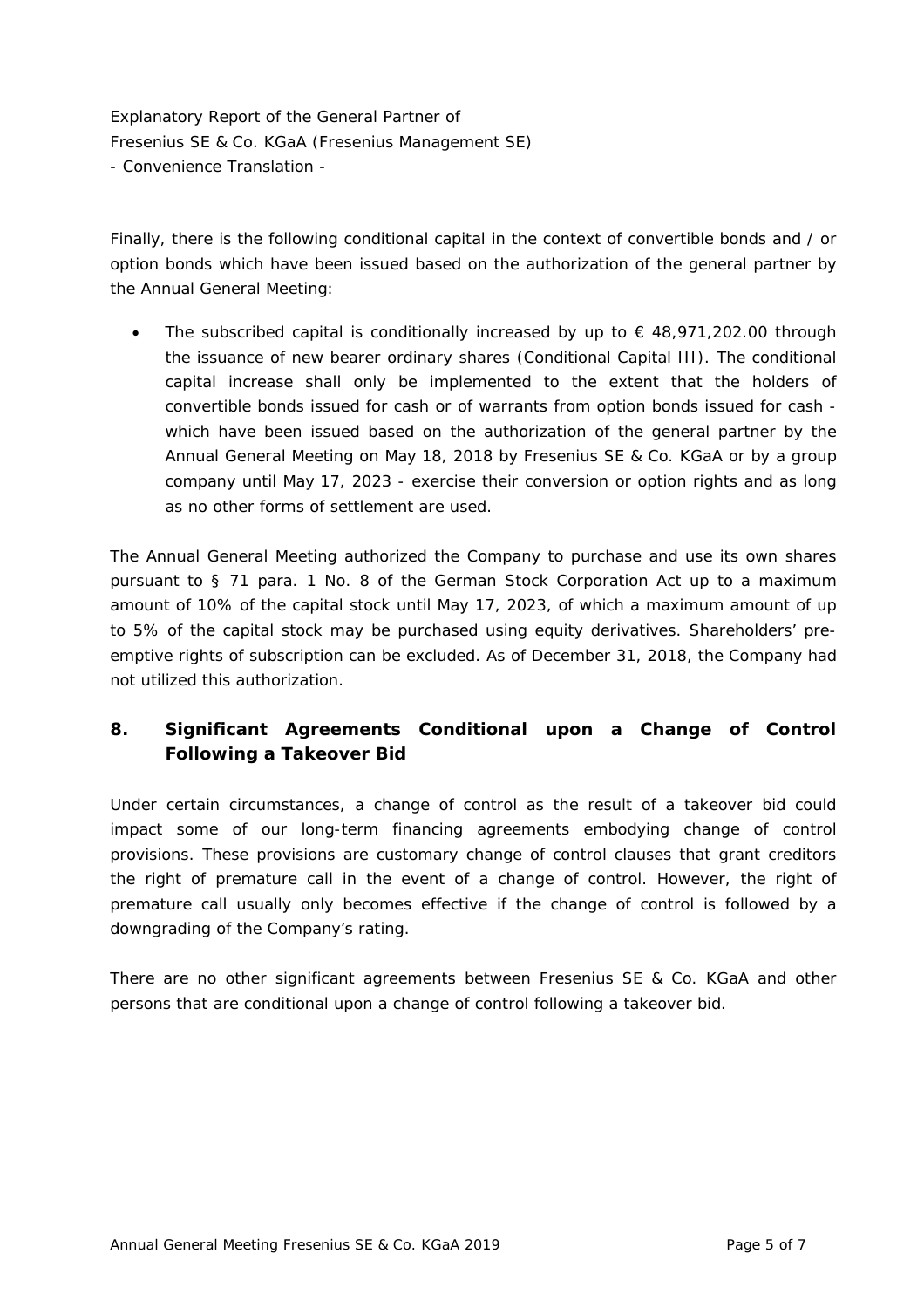# **9. Agreements of the Company concluded with Members of the Management Board of the General Partner or Employees Providing for Compensation in the Event of a Takeover Bid**

The service contracts of the Management Board members of the general partner do not contain any express provisions dealing with a change of control. No compensation in the event of a takeover bid has been agreed on with employees, either.